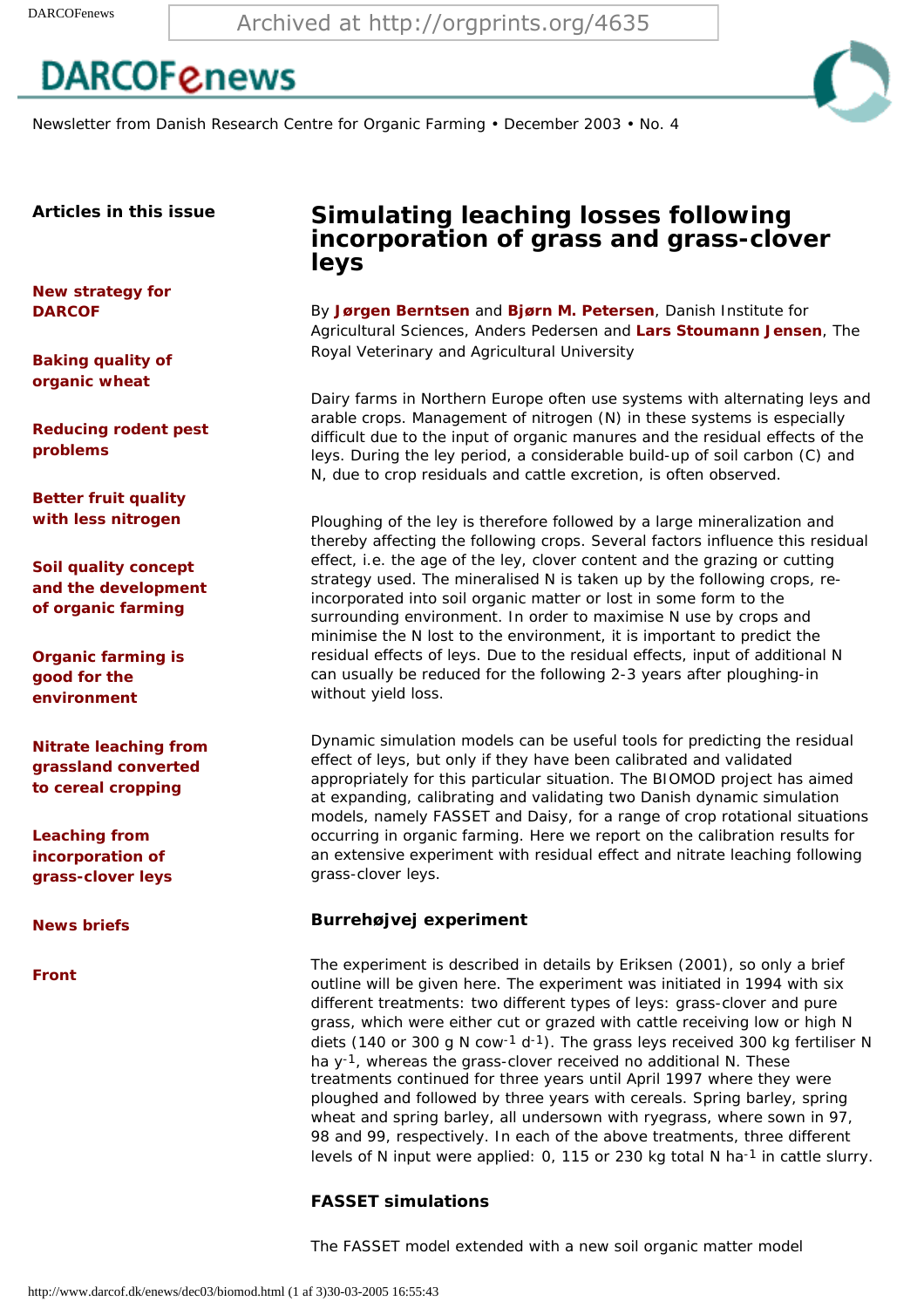(Petersen et al., 2003a, Petersen et al. 2003b) has been tested on the Burrehøjvej experiment. The simulations will in the near future be submitted for publication in an international journal (Berntsen et al., 2003).

In general the model captured some of the nitrate leaching and residual effects of the different ley types. Especially the yearly nitrate leaching the first and third year agreed quite well with observations, while second year leaching was underestimated.

The model predicted that the first year residual effect of the grazed fields was equivalent to 70 - 110 kg N ha<sup>-1</sup>. Second and third year residual effects were equivalent to app. 50 and 12 kg N ha<sup>-1</sup>, respectively. The simulated residual effects of the cut grass and grass-clover were significant lower than the grazed systems. The residual effect was thus in all years below 30 kg N ha-1. The simulated residual effects were lower than the observed first year effects, while second and third years effects were quite satisfactorily predicted.

In addition, a number of scenario analyses have been performed. These show that the effects on nitrate leaching and ley residual effects of changing the parameterisation of the decomposition of the grass and clover residuals were small. However, it was shown that soil initialisation had very high impacts on the simulated nitrate leaching. This indicates that there is a need for further studies on soil with high CN ratios like the Burrehøjvej soil. Simulation of these soil types tends to show an incorporation of N in the soil organic matter whereby the CN ratios slowly approximates 10. This incorporation rate is quite critical for a correct simulation of these types of soils.

### **Daisy simulations**

The standard Daisy model has a very long record of use for crop rotational simulations and hence we have compared its performance using the standard soil organic matter (SOM) sub-model in Daisy (as developed by Abrahamsen, 2000 and recalibrated by Bruun et al. 2002) called Daisy-St. with the newly developed CN-SIM sub-model (Petersen, 2003a, Petersen 2003b) called Daisy-CN-SIM, in order to verify whether the SOM submodel performance is the most critical for prediction of N mineralisation.

Both submodels have three types of pools, added organic matter (AOM) pools, soil microbial biomass (SMB) and soil organic matter (SOM), but they differ in pool distribution, fluxes and parameterisation.

Simulated SOM trends and soil mineral N dynamics did not differ markedly between the two submodels. However, we found that the temporal pattern of nitrate concentration in soil solution in these years to be much more dependent on the performance of the ryegrass catch crop simulations between the cereal crops. Even small changes in the catch crop modules may cause anything from large overestimation to slight underestimation of measured nitrate concentrations. Hence, our current work is now more focussed on identifying how to make more appropriate and robust catch crop modules.

#### **References**

Berntsen, J., Olesen, J.E., Eriksen, J., Petersen, B.M., Søegaard, K. Simulation of residual effects and nitrate leaching after incorporation of a ley (in prep.)